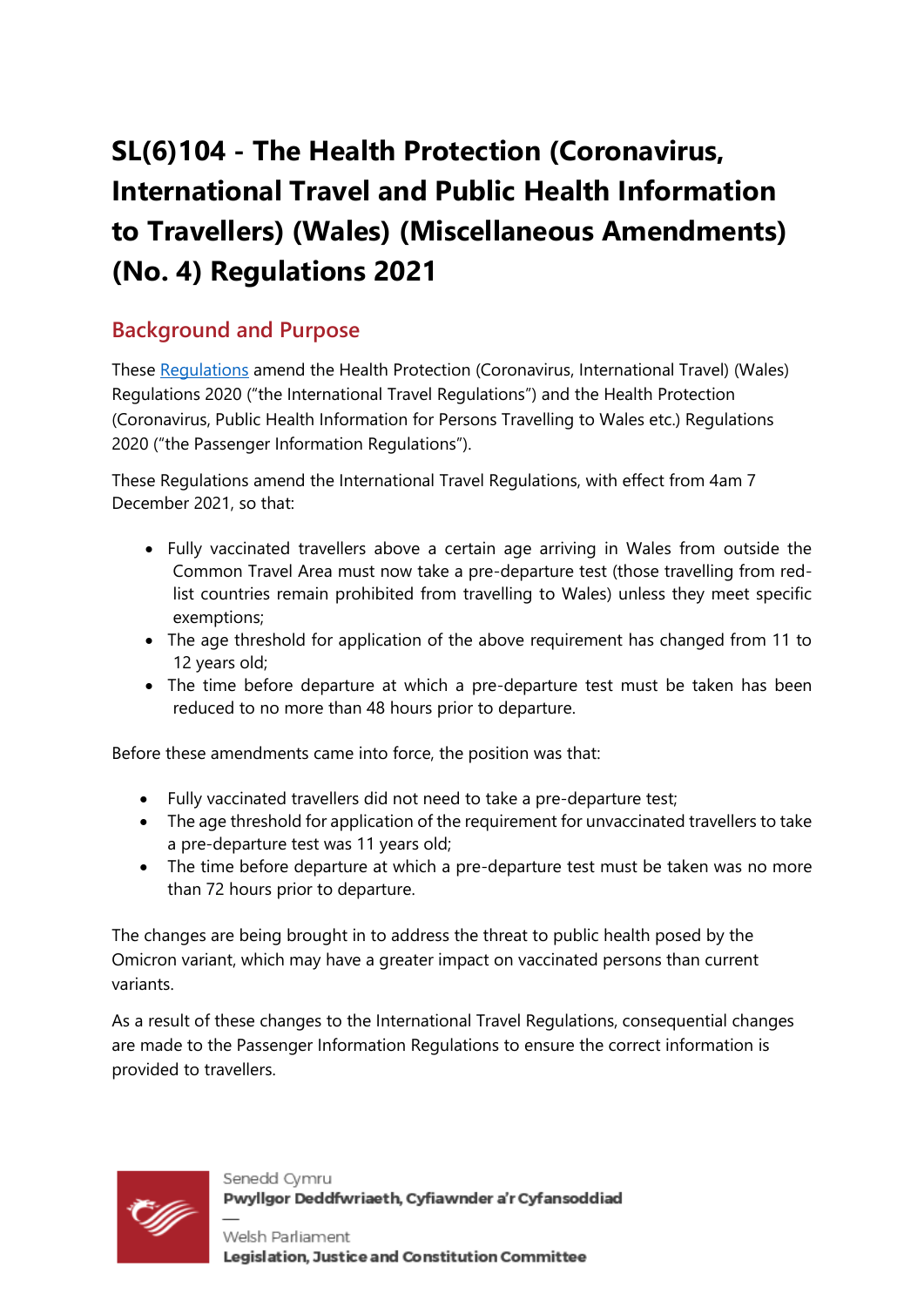# **Procedure**

Negative.

The Regulations were made by the Welsh Ministers before they were laid before the Senedd. The Senedd can annul the Regulations within 40 days (excluding any days when the Senedd is: (i) dissolved, or (ii) in recess for more than four days) of the date they were laid before the Senedd.

## **Technical Scrutiny**

No points are identified for reporting under Standing Order 21.2 in respect of this instrument.

## **Merits Scrutiny**

The following points are identified for reporting under Standing Order 21.3 in respect of this instrument.

#### **1. Standing Order 21.3(ii) – that it is of political or legal importance or gives rise to issues of public policy likely to be of interest to the Senedd**

We note the breach of the 21-day rule (i.e. the rule that 21 days should pass between the date a "made negative" instrument is laid before the Senedd and the date the instrument comes into force), and the explanation for the breach provided by Eluned Morgan MS, Minister for Health and Social Services, in a letter to the Llywydd dated 6 December 2021.

*"Not adhering to the 21 day convention allows these Regulations to come into force at the earliest opportunity and continue the four nation approach to international travel; in view of the changing evidence on risk in relation to this disease this is considered necessary and justifiable in this case."*

#### **2. Standing Order 21.3(ii) – that it is of political or legal importance or gives rise to issues of public policy likely to be of interest to the Senedd**

We note the Welsh Government's justification for any potential interference with human rights. In particular, we note the following paragraph in the Explanatory Memorandum:

*"The amendments contained in these Regulations do not change the engagement under the International Travel Regulations of individual rights under the Human Rights Act 1998 and the European Convention on Human Rights; the Government considers that they are justified for the purpose of preventing the spreading of infectious diseases and/or the interference is permitted on the basis that it is in pursuit of a legitimate aim, namely of protecting public health, and are proportionate."*

#### **3. Standing Order 21.3(ii) – that it is of political or legal importance or gives rise to issues of public policy likely to be of interest to the Senedd**

We note there has been no formal consultation on these Regulations. In particular, we note the following paragraph in the Explanatory Memorandum:



Senedd Cymru Pwyllgor Deddfwriaeth, Cyfiawnder a'r Cyfansoddiad

Welsh Parliament Legislation, Justice and Constitution Committee